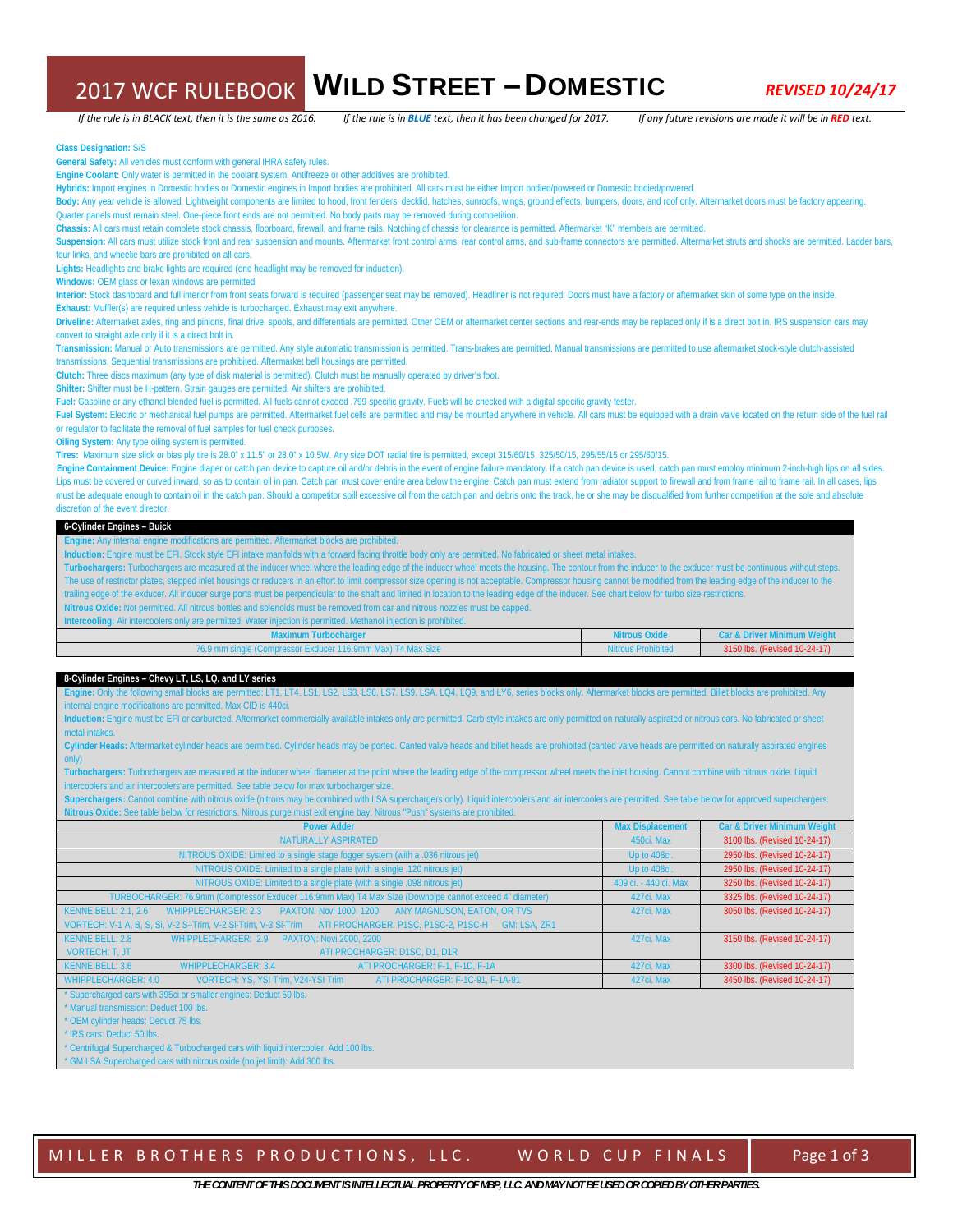### 2017 WCF RULEBOOK WILD STREET – DOMESTIC *REVISED 10/24/17*

If the rule is in BLACK text, then it is the same as 2016. If the rule is in BLUE text, then it has been changed for 2017. If any future revisions are made it will be in RED text.

**8-Cylinder Engines - Ford 302W** 

**Engine:** Any 302 style 8.2 deck block is permitted. Any internal engine modifications are permitted. Max CID is 347ci.

**Induction:** Engine may be EFI or carbureted. Maximum carb size 750cfm. Aftermarket commercially available intakes only are permitted. No fabricated or sheet metal intakes.

**Cylinder Heads:** Inline cylinder heads only are permitted with stock valve angles. Cylinder heads may be ported.

**Turbochargers:** Not permitted.

Superchargers: Superchargers are permitted and must run off a serpentine belt. Cannot combine with nitrous oxide. Liquid intercoolers and air intercoolers are permitted. See table below for approved superchargers.

Nitrous Oxide: See table below for restrictions. Nitrous purge must exit engine bay. Nitrous "Push" systems are pr

| <b>Power Adder</b>                                                                               | <b>Max Displacement</b> | <b>Car &amp; Driver Minimum Weight</b> |
|--------------------------------------------------------------------------------------------------|-------------------------|----------------------------------------|
| NITROUS OXIDE: Limited to a single plate (with a single .110 nitrous jet)                        | 347ci, Max              | 2550 lbs. (Revised 10-24-17)           |
| NITROUS OXIDE: Limited to a single plate (with a single .120 nitrous jet)                        | 347ci, Max              | 2650 lbs. (Revised 10-24-17)           |
| VORTECH: V-1 A, B, S, Si, V-2 S-Trim, V-2 Si-Trim, V-3 Si-Trim<br><b>PAXTON: Novi 1000, 1200</b> | 347ci, Max              | 2750 lbs. (Revised 10-24-17)           |
| ATI PROCHARGER: P1SC, P1SC-2, P1SC-H                                                             |                         |                                        |
| PAXTON: Novi 2000, 2200<br>VORTECH: T. JT                                                        | 347ci, Max              | 2900 lbs. (Revised 10-24-17)           |
| ATI PROCHARGER: D1SC, D1, D1R                                                                    |                         |                                        |
| * Manual transmission: Deduct 100 lbs.                                                           |                         |                                        |
| * 311 ci or smaller engines: Deduct 150 lbs.                                                     |                         |                                        |

### **8-Cylinder Engines - Ford 5.0 Modular**

#### **Engine:** Only OEM 5.0 modular blocks are permitted. Any internal engine modifications are permitted. Max CID is 311ci.

**Induction:** Engine must be EFI. Aftermarket commercially available intakes only are permitted. No fabricated or sheet metal intakes.

**Cylinder Heads:** Un-Ported or Ported OEM cylinder heads only.

**Turbochargers:** Turbochargers are measured at the inducer wheel diameter at the point where the leading edge of the compressor wheel meets the inlet housing. Cannot combine with nitrous oxide. Liquid intercoolers and air intercoolers are permitted. See table below for max turbocharger size.

| Superchargers: Superchargers are permitted and must run off a serpentine belt. Cannot combine with nitrous oxide. Liquid intercoolers and air intercoolers are permitted. See table below for approved |  |  |
|--------------------------------------------------------------------------------------------------------------------------------------------------------------------------------------------------------|--|--|
| superchargers.                                                                                                                                                                                         |  |  |

**Nitrous Oxide:** Not permitted. All nitrous bottles and solenoids must be removed from car and nitrous nozzles must be capped.

| <b>Power Adder</b>                                                                                        | <b>Max Displacement</b> | <b>Car &amp; Driver Minimum Weight</b> |
|-----------------------------------------------------------------------------------------------------------|-------------------------|----------------------------------------|
| TURBOCHARGER: 76.9mm (Compressor Exducer 116.9mm Max) T4 Max Size (Downpipe cannot exceed 4" diameter)    | 311ci, Max              | 3400 lbs. (Revised 10-24-17)           |
| WHIPPLECHARGER: 2.3 PAXTON: Novi 1000, 1200<br>ANY MAGNUSON, EATON, OR TVS<br><b>KENNE BELL: 2.1. 2.6</b> | 311ci, Max              | 2950 lbs. (Revised 10-24-17)           |
| VORTECH: V-1 A, B, S, Si, V-2 S-Trim, V-2 Si-Trim, V-3 Si-Trim ATI PROCHARGER: P1SC, P1SC-2, P1SC-H       |                         |                                        |
| WHIPPLECHARGER: 2.9 PAXTON: Novi 2000. 2200<br>KENNE BELL: 2.8                                            | 311ci, Max              | 3150 lbs. (Revised 10-24-17)           |
| ATI PROCHARGER: D1SC, D1, D1R<br><b>VORTECH: T. JT.</b>                                                   |                         |                                        |
| ATI PROCHARGER: F-1, F-1D, F-1A<br>WHIPPLECHARGER: 3.4<br>KENNE BELL: 3.6                                 | 311ci, Max              | 3250 lbs. (Revised 10-24-17)           |
| WHIPPLECHARGER: 4.0<br>ATI PROCHARGER: F-1C-91, F-1A-91<br>VORTECH: YS. YSI Trim. V24-YSI Trim            | 311ci, Max              | 3350 lbs. (Revised 10-24-17)           |

nual transmission: Deduct 100 lbs.

\* Turbocharged cars with cast inducer wheel: deduct 100 lbs.

\* Centrifugal Supercharged & Turbocharged cars with liquid intercooler: Add 100 lbs.

#### **8-Cylinder Engines - Ford 5.4 Modular and Ford 5.8 Modular**

**Engine:** Only OEM 5.4 and 5.8 modular blocks are permitted. Any internal engine modifications are permitted. Max CID is 365ci.

**Induction:** Engine must be EFI. Aftermarket commercially available intakes only are permitted. No fabricated or sheet metal intakes.

**Cylinder Heads:** Un-Ported or Ported OEM cylinder heads only.

**Turbochargers:** Not permitted.

Superchargers: Superchargers are permitted and must run off a serpentine belt. Cannot combine with nitrous oxide. Liquid intercoolers and air intercoolers are permitted. See table below for approved superchargers.

ous Oxide: Not permitted. All nitrous bottles and solenoids must be removed from car and nitrous nozzles must be capped

| <b>Power Adder</b>                                                                                                  | <b>Max Displacement</b> | <b>Car &amp; Driver Minimum Weight</b> |
|---------------------------------------------------------------------------------------------------------------------|-------------------------|----------------------------------------|
| <b>KENNE BELL: 2.1. 2.6</b><br>ANY MAGNUSON, EATON, OR TVS<br>WHIPPLECHARGER: 2.3<br><b>PAXTON: Novi 1000, 1200</b> | 365ci, Max              | 3000 lbs. (Revised 10-24-17)           |
| VORTECH: V-1 A, B, S, Si, V-2 S-Trim, V-2 Si-Trim, V-3 Si-Trim ATI PROCHARGER: P1SC, P1SC-2, P1SC-H                 |                         |                                        |
| KENNE BELL: 2.8<br>WHIPPLECHARGER: 2.9<br><b>PAXTON: Novi 2000, 2200</b>                                            | 365ci, Max              | 3200 lbs. (Revised 10-24-17)           |
| ATI PROCHARGER: D1SC, D1, D1R<br>VORTECH: T. JT                                                                     |                         |                                        |
| KENNE BELL: 3.6<br>ATI PROCHARGER: F-1, F-1D, F-1A<br>WHIPPLECHARGER: 3.4                                           | 365ci, Max              | 3300 lbs. (Revised 10-24-17)           |
| WHIPPLECHARGER: 4.0<br><b>VORTECH: YS. YSI Trim. V24-YSI Trim</b><br>ATI PROCHARGER: F-1C-91, F-1A-91               | 365ci, Max              | 3400 lbs. (Revised 10-24-17)           |
| * Manual transmission: Deduct 100 lbs.                                                                              |                         |                                        |
| * Cars with 340ci or smaller engines: Deduct 50 lbs.                                                                |                         |                                        |

\* Centrifugal Supercharged cars with liquid intercooler: Add 100 lbs.

MILLER BROTHERS PRODUCTIONS, LLC. WORLD CUP FINALS Page 2 of 3